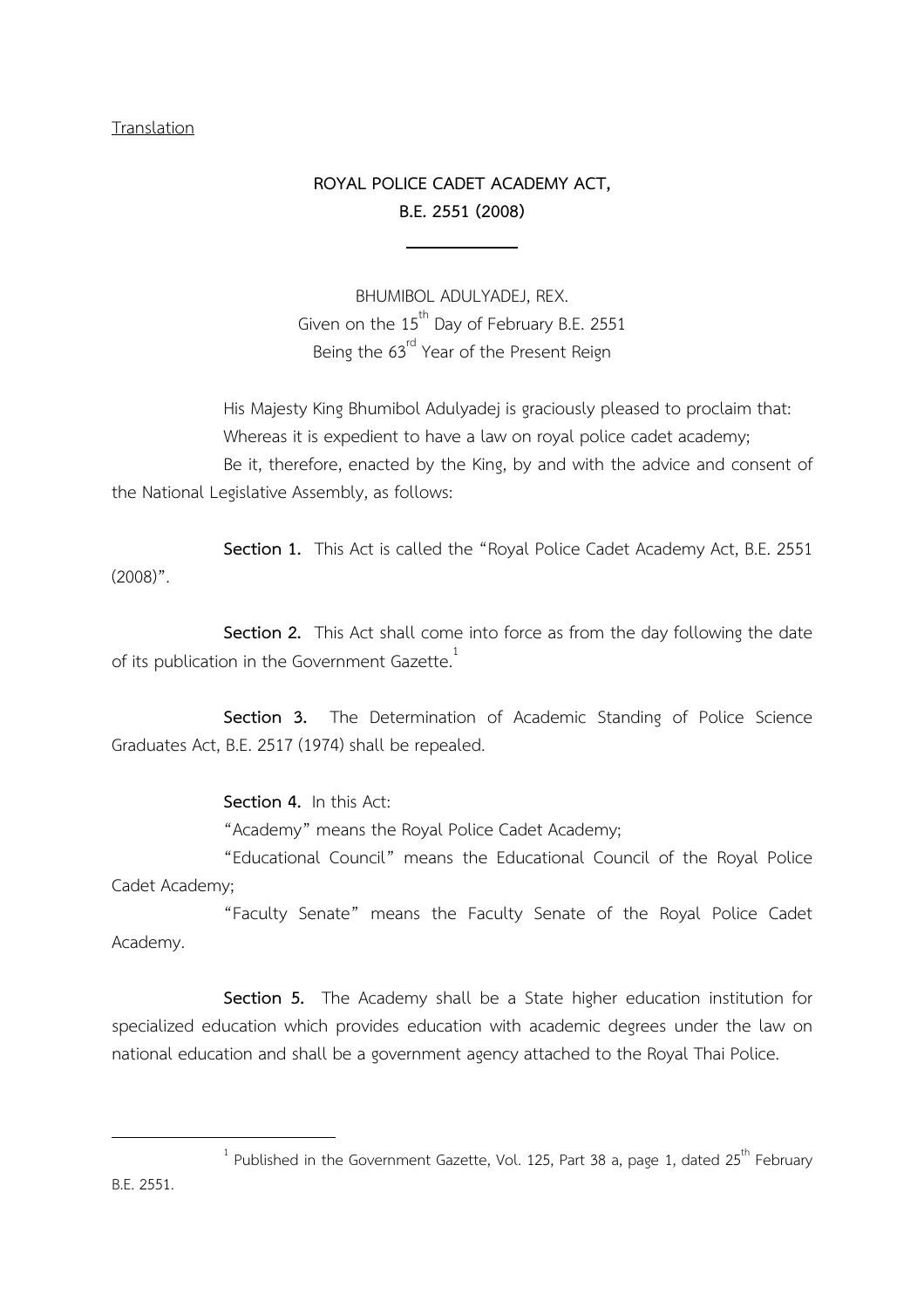Section 6. The Prime Minister shall have charge and control of the execution of this Act.

## CHAPTER I GENERAL PROVISIONS

 $\overline{\phantom{0}}$ 

Section 7. The Academy is a higher education institution for specialized education of police profession which has the objectives of producing personnel in police profession in accordance with the demand of the Royal Thai Police, educating, supporting academic matters and higher profession, teaching, researching, training and rendering academic services to the society, whereby essentially focusing on the skills and specialization in law enforcement and police profession.

Section 8. The Academy may divide its government agencies into faculties, institutes, centers or other government agencies named otherwise having equivalent status to a faculty, in order to execute the objectives under section 7, as parts of the Academy.

 The establishment, merging and abolishment of faculties, institutes, centers or other government agencies named otherwise having equivalent status to a faculty and the division of government agencies within the Academy shall be done through Notification of the Academy and published in the Government Gazette.

Section 9. In addition to the budgetary funds allocated by the Royal Thai Police to the Academy, the Academy may acquire revenues from the followings:

 (1) monetary benefits, fees, fines and other charges for services provided by the Academy;

(2) money and property donated to the Academy;

 $\overline{\phantom{0}}$ 

(3) other revenues or benefits.

 Revenues and benefits received by the Royal Thai Police from the execution of the objectives of the Academy do not have to be remitted to the treasury pursuant to the law on budgetary procedure and the law on treasury reserves.

## CHAPTER II **OPERATIONS**

Section 10. There shall be Educational Council consisting of: (1) President of the Educational Council, appointed by the King;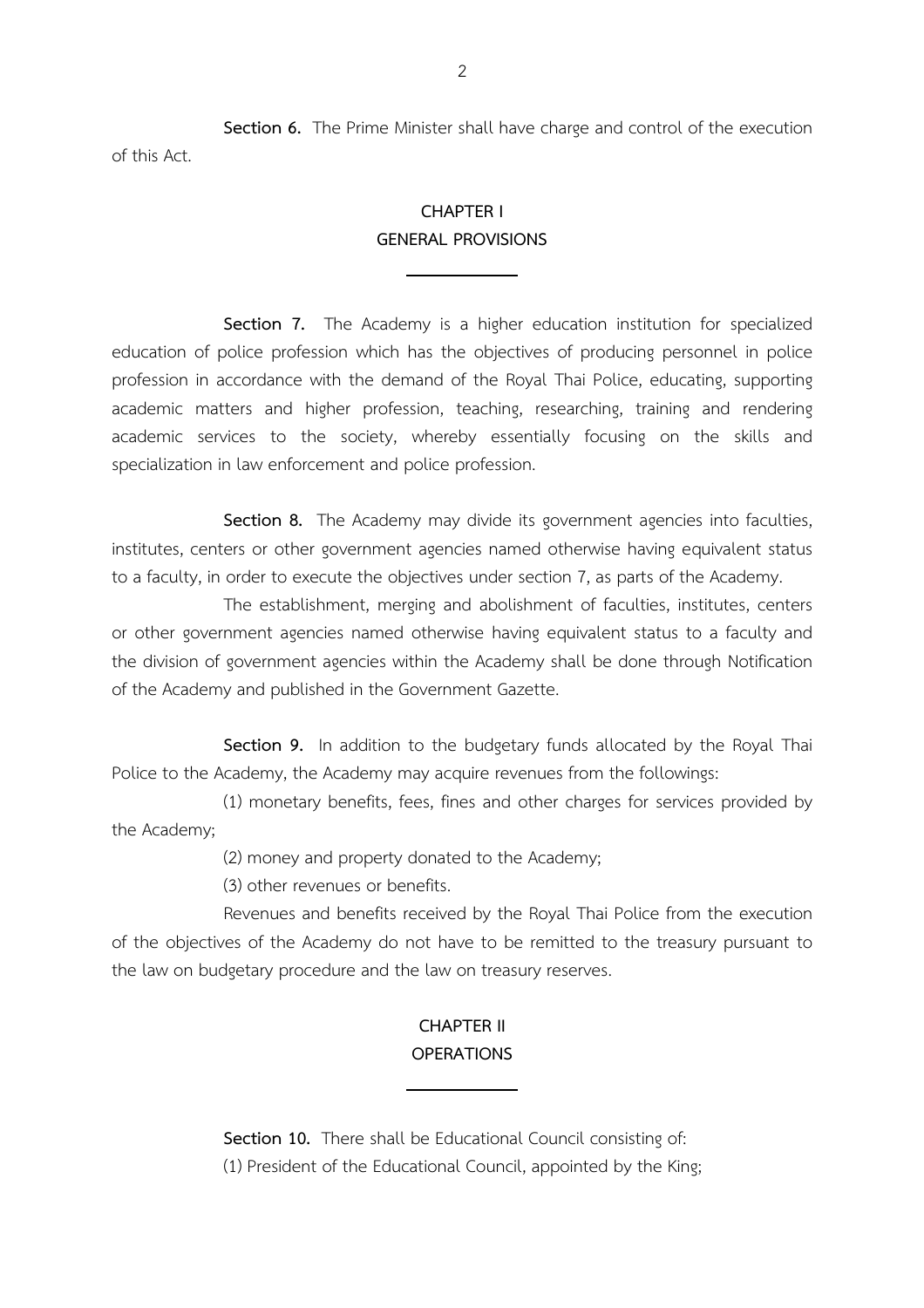(2) Vice President of the Educational Council, being the Commissioner General of the Royal Thai Police;

 (3) members of the Educational Council, being the Secretary-General of the Higher Education Commission, the Secretary-General of the Civil Service Commission, the Director of the Bureau of the Budget, the President of the Academy Promotion Committee, and the President of the Faculty Senate;

 (4) nine qualified members of the Educational Council, appointed by the King from experts in the fields of education, laws, politics, economics, public administration, criminology, justice administration, forensic science and information technology, one from each field;

(5) the Commissioner of the Academy as a member and a secretary.

 The President of the Educational Council shall appoint a Deputy-Commissioner of the Academy to be a assistant secretary, with advice of the Commissioner of the Academy.

 The Vice President of the Educational Council shall perform the duties on behalf of the President of the Educational Council where he or she is unable to do so or where no person is holding the position of President of the Educational Council.

 The qualification, rule and procedure for acquiring the President of the Educational Council and qualified members shall be in accordance with the regulations of the Academy.

Section 11. The President of the Educational Council and qualified members shall hold office for a term of four years and may not be reappointed by the King, but may not hold office for more than two executive terms.

 In addition to vacating office upon expiration of term under paragraph one, the President of the Educational Council and qualified members vacate office upon:

(1) death;

(2) resignation;

 (3) being dismissed by the resolution of the Educational Council on the grounds of disgraceful behaviour or negligence in the performance of duties or incapability;

 (4) lacking qualification as the President of the Educational Council or a qualified member;

(5) being sentenced by a judgment to a term of imprisonment;

(6) being a bankrupt;

(7) being an incompetent person or a quasi-incompetent person.

 For a vacation of office under (3), the resolution shall consist of no less than two-third of the votes of the existing members of the Educational Council.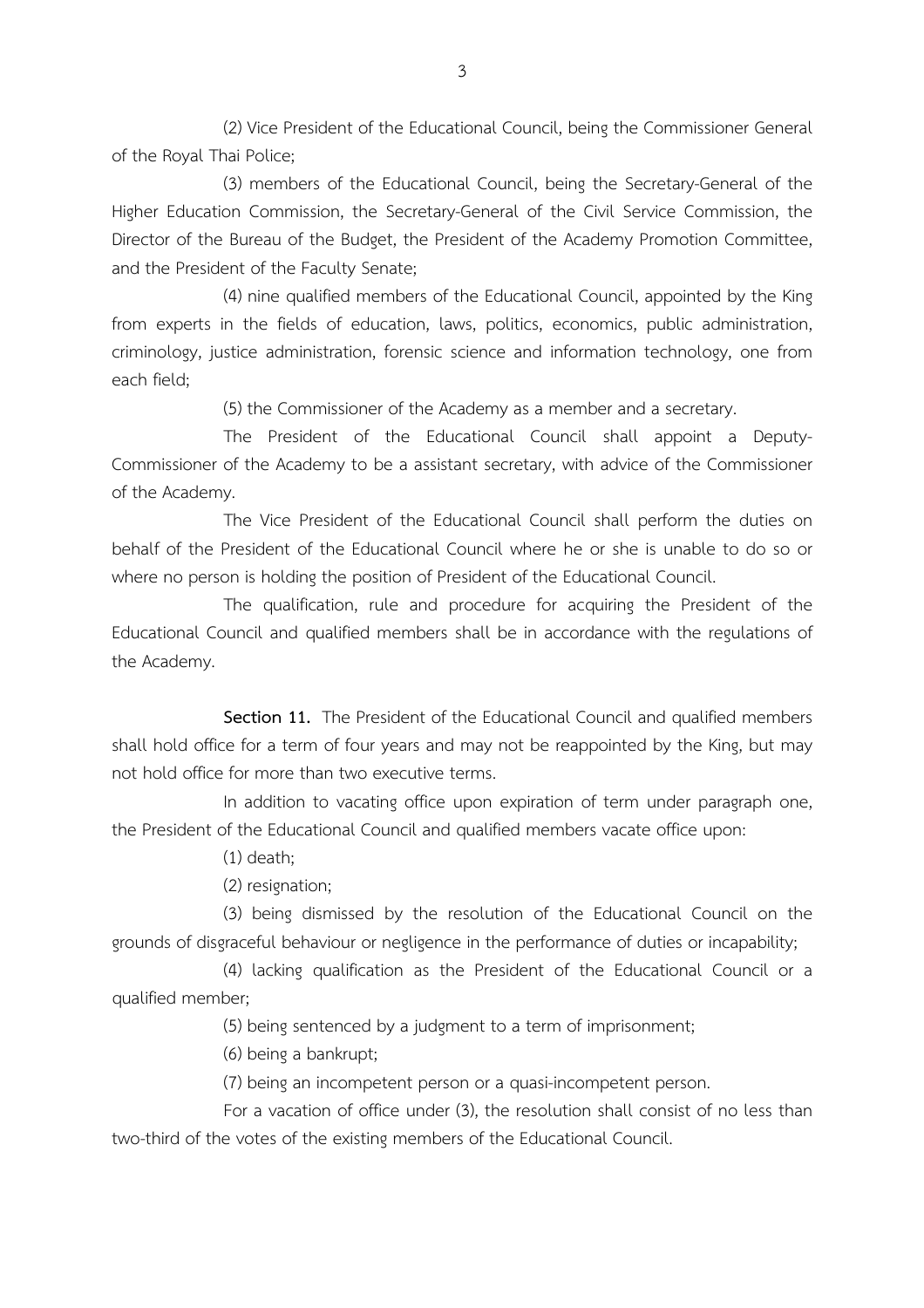In the case where the position of President of the Educational Council or a qualified member becomes vacant for whatever reason and a new President or a qualified member has not yet been acquired to replace the vacant office, the Educational Council shall consist of the only remaining members, but shall undertake the selection for acquiring a new President of the Educational Council or qualified member within one hundred and eighty days from the date such position becomes vacant.

 In the case where the President of the Educational Council or a qualified member vacates office before the expiration of term and a new President or a qualified member has been appointed by the King, the person appointed for replacement shall hold the office for the remaining term of office of the vacating member, but where the remaining term is less than ninety days, the process for acquiring person to replace such member may not be undertaken.

 In the case where the President of the Educational Council or a qualified member vacates office upon expiration of term, but a new President or a qualified member has not yet been appointed by the King, the vacating President or the qualified member shall continue to perform the duties of the office until a new President or a qualified member is acquired.

Section 12. The Educational Council shall have the power and duty to oversee the general operation of the Academy, and shall have particularly the powers and duties, as follows:

 (1) to determine policy and development plan of the Academy in relation to producing personnel in police profession in accordance with the demand of the Royal Thai Police, educating, supporting academic matter and higher profession, teaching, researching, training and rendering academic services to the society, whereby essentially focusing on the skills and specialization in law enforcement and police profession, in accordance with the rules, practices and policies of the Royal Thai Police;

 (2) to issue rule, regulation and notification of the Academy and may entrust any government agency within the Academy to issue rule, regulation and notification of such government agency on case-by-case basis;

 (3) to supervise the educational standard and the guarantee of educational quality of the Academy;

 (4) to determine the qualification, rule and procedure for the taking of an academic position of permanent faculty member of the Academy;

(5) to monitor and evaluate the result of the operation of the Academy;

 (6) to consider and give approval on the establishment, merging or abolishment of government agencies of the Academy, including internal division within such government agencies;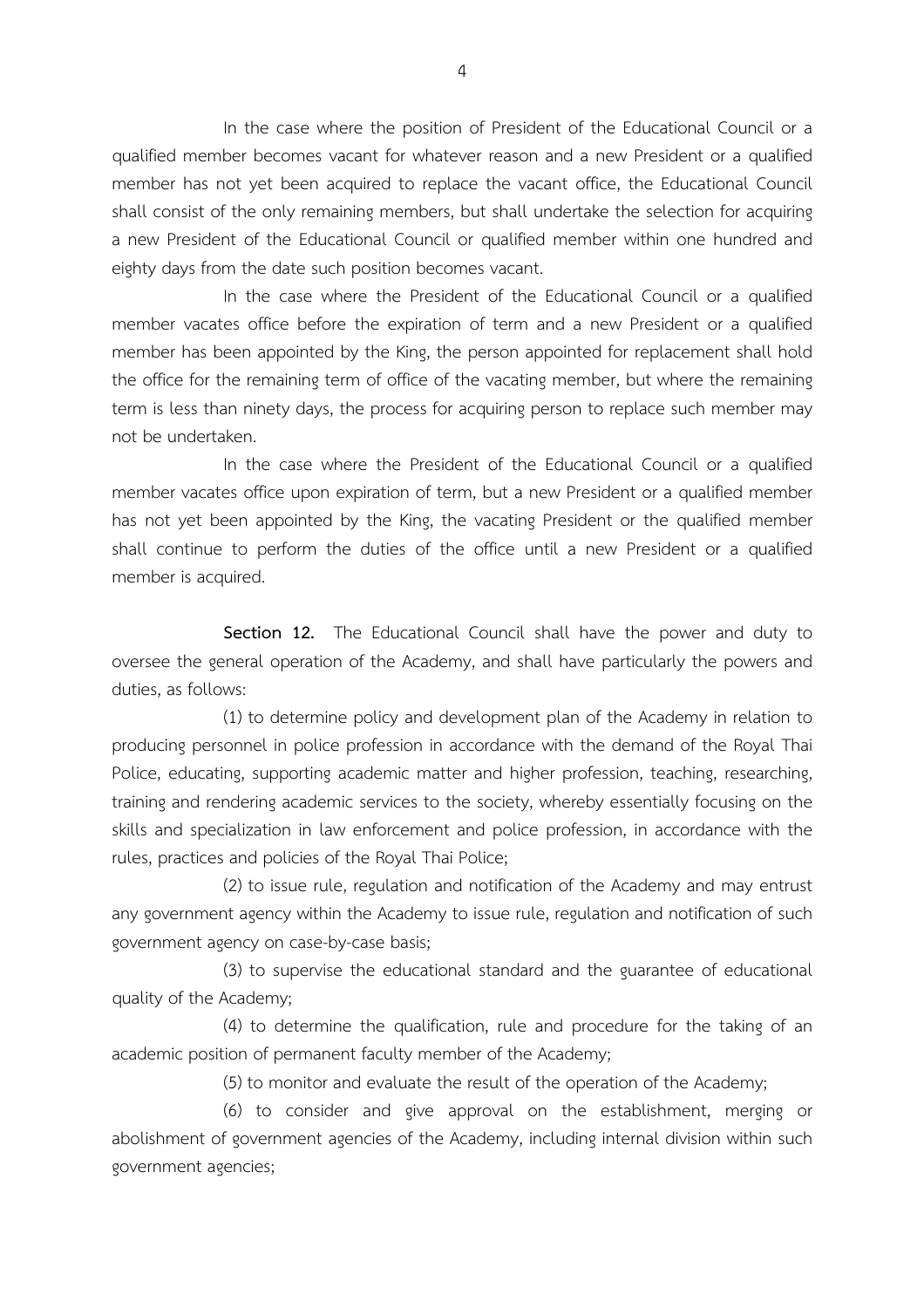(7) to recommend the Royal Thai Police on personnel administration of the Academy, including the determination of qualification for person who may come to hold a position in the Academy;

 (8) to authorize the education curriculum in each course of study, as well as to make an adjustment, combine or cancel such course in line with the standard determined by the Ministry of Education;

 (9) to authorize and award academic degree, higher graduate diploma, graduate diploma, diploma and certificate;

 (10) to consider and propose to the King for appointment and removal of the President of the Educational Council, qualified member, professor and special professor;

 (11) to appoint and remove associate professor, special associate professor, assistant professor, special assistant professor, the President and member of the Academy Promotion Committee;

 (12) to approve annual report of the Academy and present such report to the Board of the Royal Thai Police and the Royal Thai Police for notification;

 (13) to appoint member, member of sub-committee or any person to consider or give opinion on any specific matter, or assign any task or operation to such person which is within the power and duty of the Educational Council;

 (14) to perform other duties in relation to the operation of the Academy which are not particularly assigned to any person.

Section 13. A meeting of the Educational Council shall be held at least every two months and shall be in accordance with the regulations of the Academy.

Section 14. The Commissioner of the Academy shall be the head chief of the Academy and shall be accountable for the administration of the Academy.

 The Commissioner of the Academy shall be appointed by the Royal Thai Police with advice from the Educational Council from persons having the qualifications under section 15.

 The term of office of the Commissioner of the Academy shall be in accordance with the rules of the Gor.TorRor.<sup>2</sup>

(Repealed)<sup>3</sup>

 $\overline{a}$ 

 $3$  Section 14 paragraph four, as repealed by the Royal Police Cadet Academy Act (No. 2), B.E. 2558 (2015).

 $^{2}$  Section 14 paragraph three, as amended by the Royal Police Cadet Academy Act (No. 2), B.E. 2558 (2015).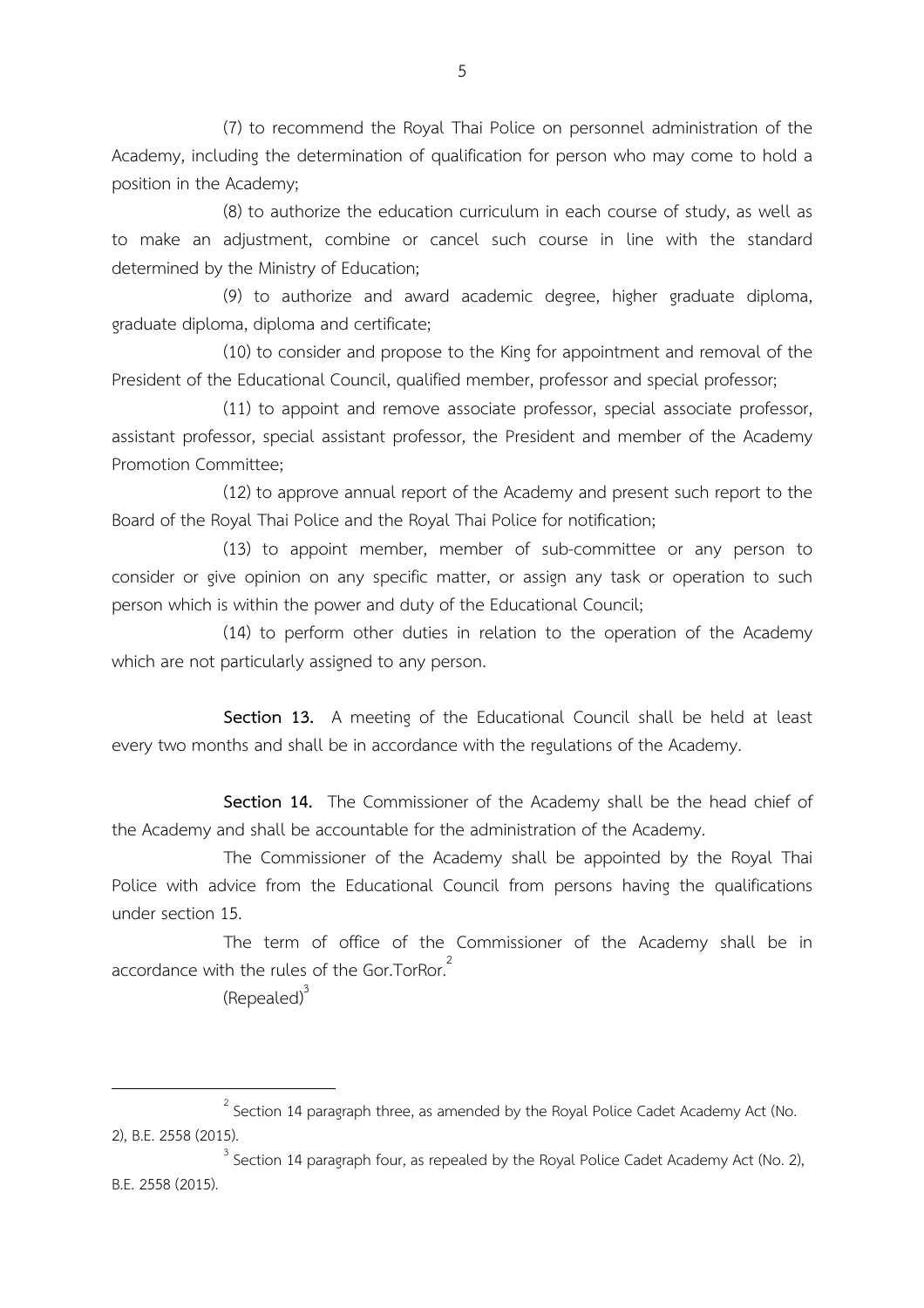Section 15. The Commissioner of the Academy shall have one of the following qualifications:

 (1) having graduated with a doctorate degree or equivalent from an educational institution which is approved by the Educational Council and having taught or conducted research for no less than three years, or having experience in administration for no less than three years in a school or other government agency of the Royal Thai Police;

 (2) having graduated with any academic decree or equivalent from an educational institution which is approved by the Educational Council and having taught or conducted research for no less than five years, or having experience in administration for no less than five years in a school or other government agency of the Royal Thai Police.

Section 16. There shall be Faculty Senate consisting of a President of the Faculty Senate and members selected from permanent faculty members of the Academy.

 The number and qualification of, rule and procedure for acquiring, and term of office and vacation of office of the President of the Faculty Senate and members under paragraph one, as well as the meeting and operation of the Faculty Senate, shall be in accordance with the regulations of the Academy.

Section 17. The Faculty Senate shall have the powers and duties; as follows:

 (1) to give advice and recommendation in the operation of the Academy and the development of the Academy or of the Educational Council;

 (2) to promote and build capacity of faculty members in their performance of duties in accordance with professional ethics;

 (3) to protect the interests of the Academy and to perform other duties as assigned by the Commissioner of the Academy;

 (4) to call a meeting of faculty members to consider activities of the Academy and propose its opinion to the Educational Council in accordance with the regulations of the Academy.

 The performance of duties of the Faculty Senate shall be deemed to be performance of official duties, and any task legally undertaken in the performance of duty shall be protected and shall not be a ground for disciplinary action.

Section 18. Permanent faculty members shall enjoy liberty and academic freedom.

Section 19. There shall be one Academy Promotion Committee consisting of a President and a number of members appointed by the Educational Council from persons outside the Academy.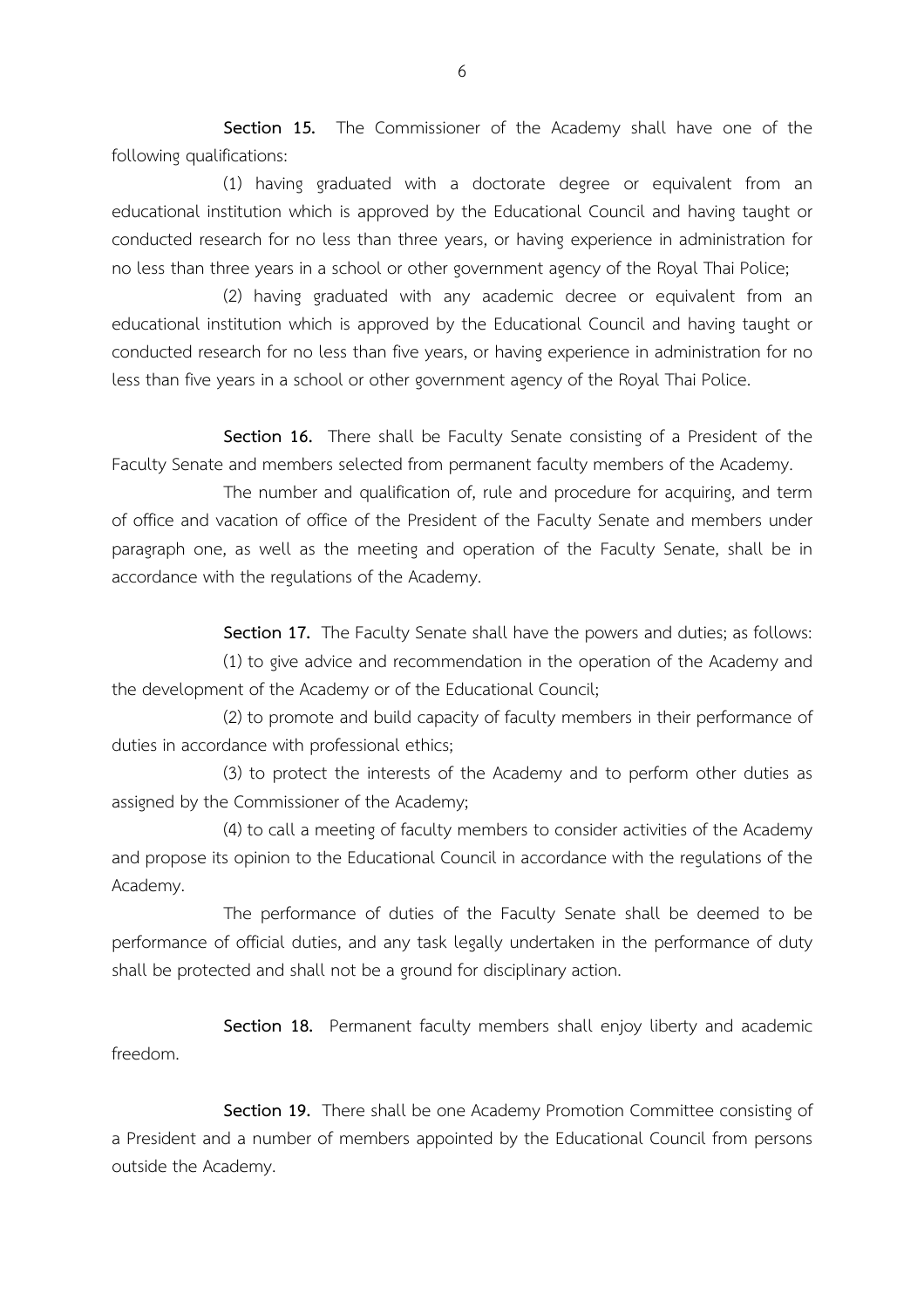The Academy Promotion Committee shall have the duty to give advice, recommendation and support the operation of as well as acquire revenues for the Academy.

 The number and qualification of, rule and procedure for acquiring, and term of office and vacation of office of the President and members, as well as the meeting and operation of the Academy Promotion Committee, shall be in accordance with the regulations of the Academy.

## CHAPTER III ACADEMIC POSITIONS

 $\overline{\phantom{0}}$ 

Section 20. Permanent faculty members of the Academy shall have academic positions, as follows:

(1) professors;

(2) associate professors;

(3) assistant professors;

(4) lecturers.

 Professor shall be appointed by the King with advice from the Educational Council.

 The qualification, rule and procedure for appointing and removing permanent faculty member of the Academy under paragraph one shall be in accordance with the regulations of the Academy and in line with the standard determined by the Ministry of Education.

Section 21. Special professor shall be appointed by the King with advice from the Educational Council from persons who are not permanent faculty members of the Academy.

 The qualification and rule for appointing special professor shall be in accordance with the regulations of the Academy.

Section 22. The Educational Council may appoint persons with suitable qualifications who are not permanent faculty members to be special associate professors and special assistant professors with advice from the Commissioner of the Academy.

 The Commissioner of the Academy may appoint persons with suitable qualifications who are not permanent faculty members to be special lectures.

 The qualification and rule for appointing special associate professor, special assistant professor and special lecturer under paragraph one and paragraph two shall be in accordance with the regulations of the Academy.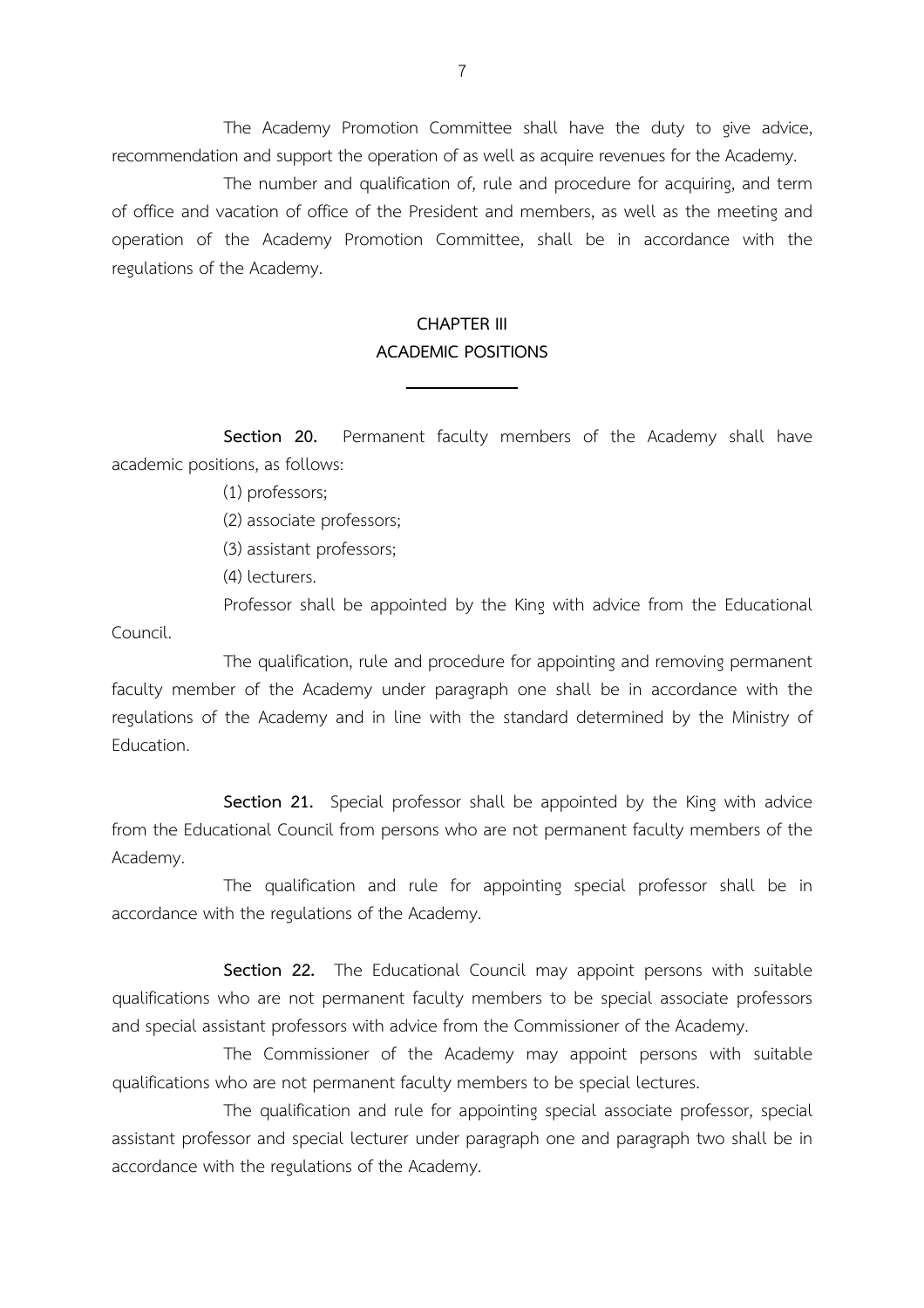Section 23. A person holding a position of professor, special professor, associate professor, special associate professor, assistant professor or special assistant professor shall have the right in perpetuity to use such academic position as an honorific to express academic standing.

The use of honorifics under paragraph one shall be abbreviated, as follows:

| Professor                   | abbreviated to | Prof.                  |
|-----------------------------|----------------|------------------------|
| Special Professor           | abbreviated to | Prof. (Special)        |
| Associate Professor         | abbreviated to | Assoc. Prof.           |
| Special Associate Professor | abbreviated to | Assoc. Prof. (Special) |
| Assistant Professor         | abbreviated to | Asst. Prof.            |
| Special Assistant Professor | abbreviated to | Asst. Prof. (Special)  |

### CHAPTER IV DECREES AND ACADEMIC STANDING SYMBOLS

 $\overline{a}$ 

Section 24. Under the effect of section 7, the Academy have three levels of academic degrees, being:

| doctorate degree |               | called Dutsadeebandit | abbreviated to D. |  |
|------------------|---------------|-----------------------|-------------------|--|
| master degree    |               | called Mahabandit     | abbreviated to M. |  |
| bachelor degree  | called Bandit |                       | abbreviated to B. |  |

Section 25. The Academy shall have the power to award degree for the course of police science and other courses which are provided in the Academy.

 The determination of decree provided in each course and the abbreviation of such course shall be enacted in the form of Royal Decree.

Section 26. The Educational Council may issue a rule that a person who graduates with bachelor degree shall receive first class honor or second class honor degree.

Section 27. The Educational Council may issue a rule that there shall be higher graduate diploma, graduate diploma, diploma and certificate for any courses, as follows:

 (1) higher graduate diploma to be awarded to a person who graduates in any particular course after having received a master degree;

 (2) graduate diploma to be awarded to a person who graduates in any particular course after having received a bachelor degree;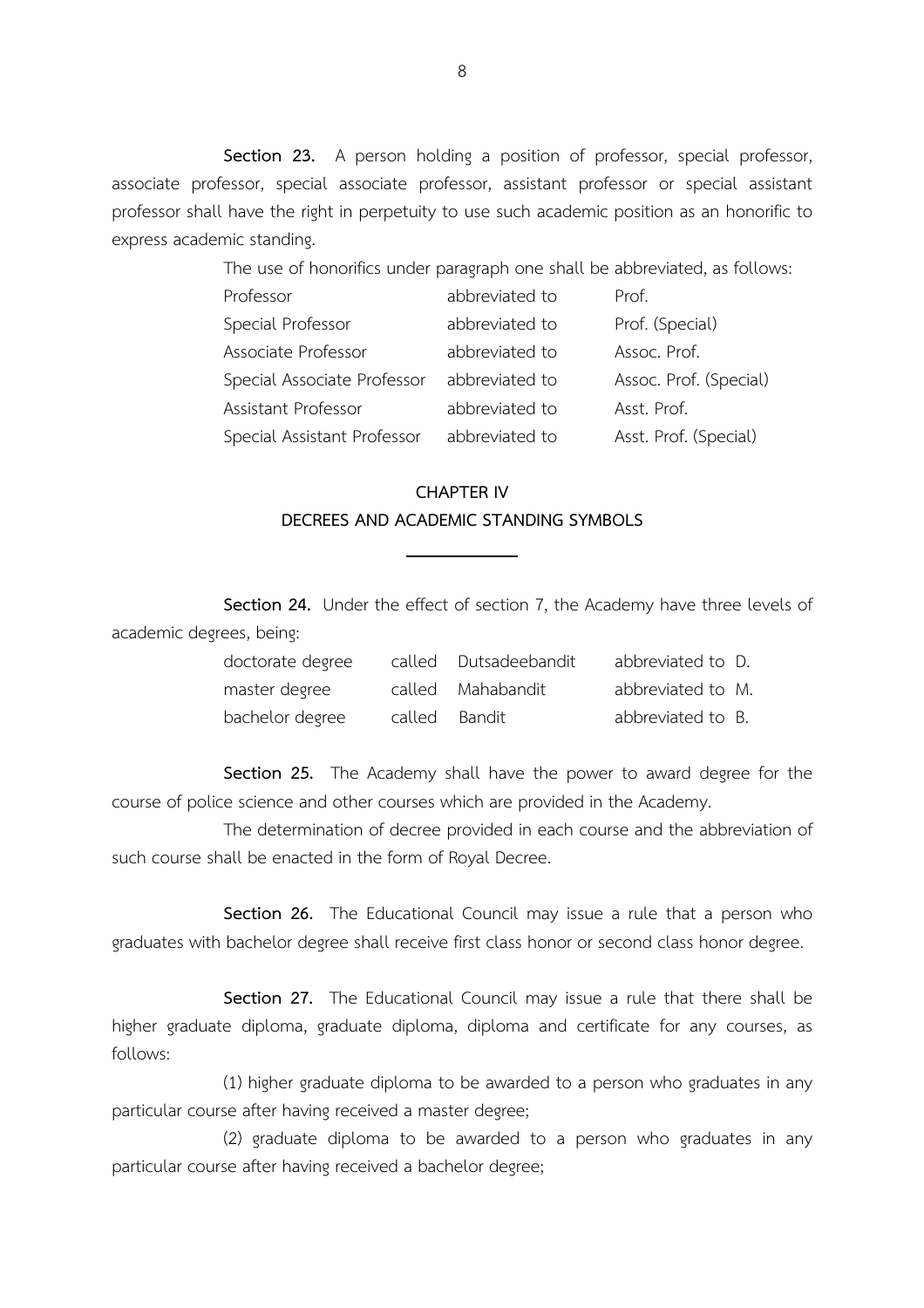(3) diploma to be awarded to a person who graduates from a curriculum in any particular course below the level of a bachelor degree;

(4) certificate to be awarded to a person graduates in one particular subject.

Section 28. The Academy shall have the power to award honorary degree to a person whom the Educational Council deems to be qualified and fitting to receive such degree. However, honorary degree shall not awarded to permanent faculty members, the President of the Educational Council, members of the Educational Council or persons holding a position in the Royal Thai Police while they are still in office.

 The class and branch of honorary degree, and the rule for awarding honorary degree shall be in accordance with the regulations of the Academy.

Section 29. The Academy may determine that there shall be gown or badge of academic standing as an indicating sign of the academic standing of the person who receives academic degree, higher graduate diploma, graduate diploma, diploma or certificate, and may determine that there shall be gown of position for the President of the Educational Council or the members thereof.

 The determination of appearance, type, category and component of gown of academic standing, badge of academic standing and gown of position shall be enacted in the form of Royal Decree.

 The gown of academic standing, badge of academic standing and gown of position shall be used on the occasions and under the conditions as stipulated by the regulations of the Academy.

### CHAPTER V PENAL TIFS

 $\overline{\phantom{0}}$ 

Section 30. Any person who uses a gown of academic standing, badge of academic standing or gown of position of the Academy without having the right to do so, or indicates in any way that he or she holds a position, academic degree, higher graduate diploma, graduate diploma, diploma or certificate of the Academy, without having the right to do so, if such person does so in order to convince another that he or she has the right to use or holds a position or academic standing as such, the person shall be liable to imprisonment for a term not exceeding six months, or a fine not exceeding fifty thousand baht, or both.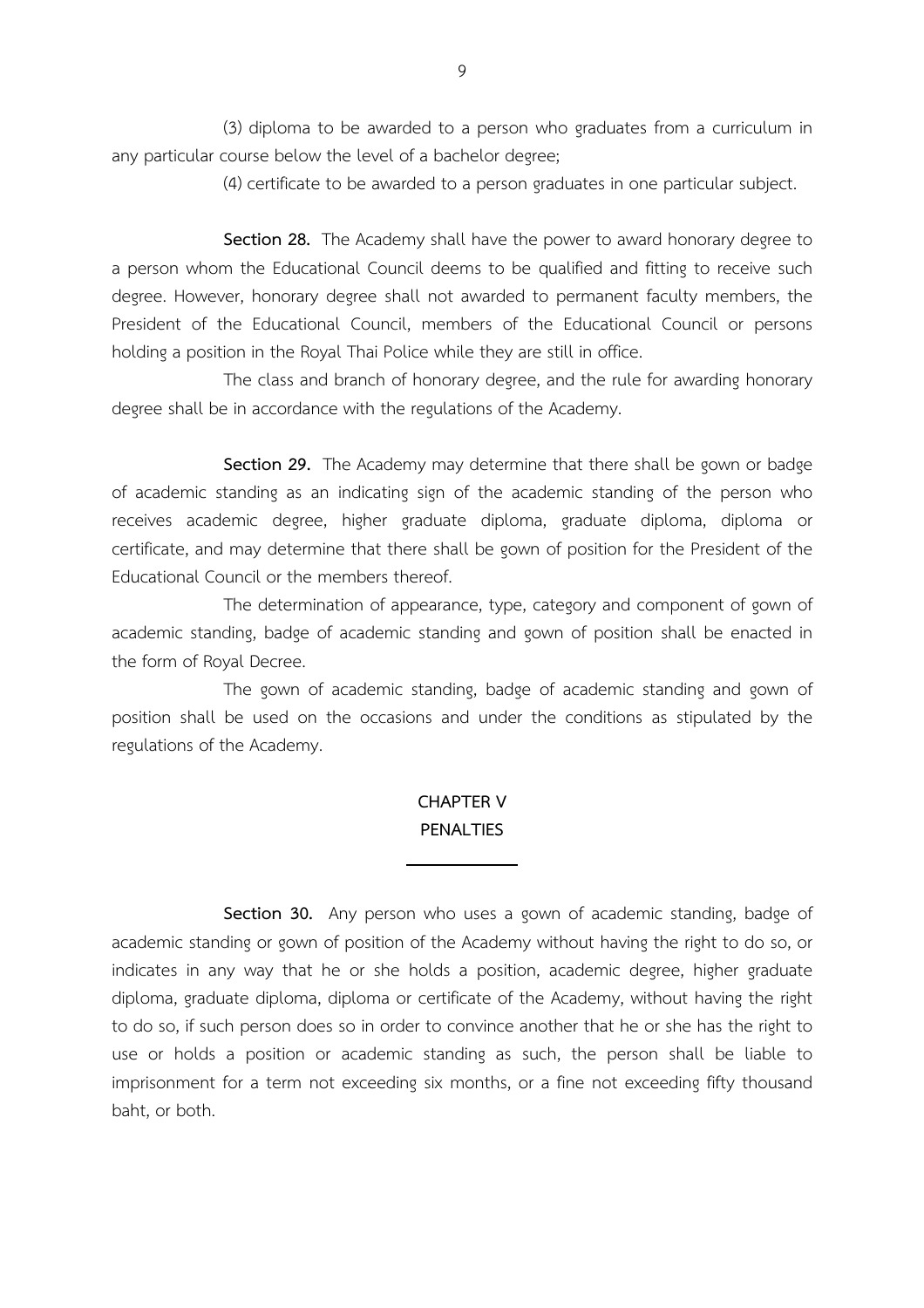#### TRANSITORY PROVISIONS

 $\overline{a}$ 

Section 31. Persons holding the positions of President of the Educational Council, Vice-President of the Educational Council and members of the Educational Council of the Academy under the Determination of Academic Standing of Police Science Graduates Act, B.E. 2517 (1974) who hold such positions on the day prior to the date this Act comes into force, shall be the President of the Educational Council, Vice-President of the Educational Council and members of the Educational Council under this Act, and shall continue to perform their duties until the King appoints the President of the Educational Council and the qualified members thereof under this Act within the period not exceeding one hundred and eighty days from the date this Act comes into force.

Section 32. Persons being professors, associate professors, assistant professors and lecturers of the Academy on the day prior to the date this Act comes into force shall have the statuses of professors, associate professors, assistant professors and lecturers under this Act.

Section 33. During the period where a Royal Decree has not yet been enacted for the determination of decree provided in each course under section 25 paragraph two, any person who graduates in police science from the Academy according to the curriculum of royal police cadet shall receive an academic degree in public administration, called a public administration graduate, which shall be abbreviated to "PA.G.  $(P_.)$ ".

Section 34. The period of holding office of the Commissioner of the Academy who holds the office on the day prior to the date this Act comes into force shall be counted as the term of holding office under this Act.

Section 35. During the period where Royal Decree, regulation, rule or notification for the execution of this Act has not yet been enacted, the Royal Decree, Ministerial Regulation, rule of the Gor.TorRor, regulation, rule, stipulation, notification, resolution of the BRTP or resolution of the Gor.TorRor, enacted under the Determination of Academic Standing of Police Science Graduates Act, B.E. 2517 (1974) and the Royal Thai Police Act, B.E. 2547 (2004) which are in force on the day prior to the date this Act comes into force shall apply mutatis mutandis.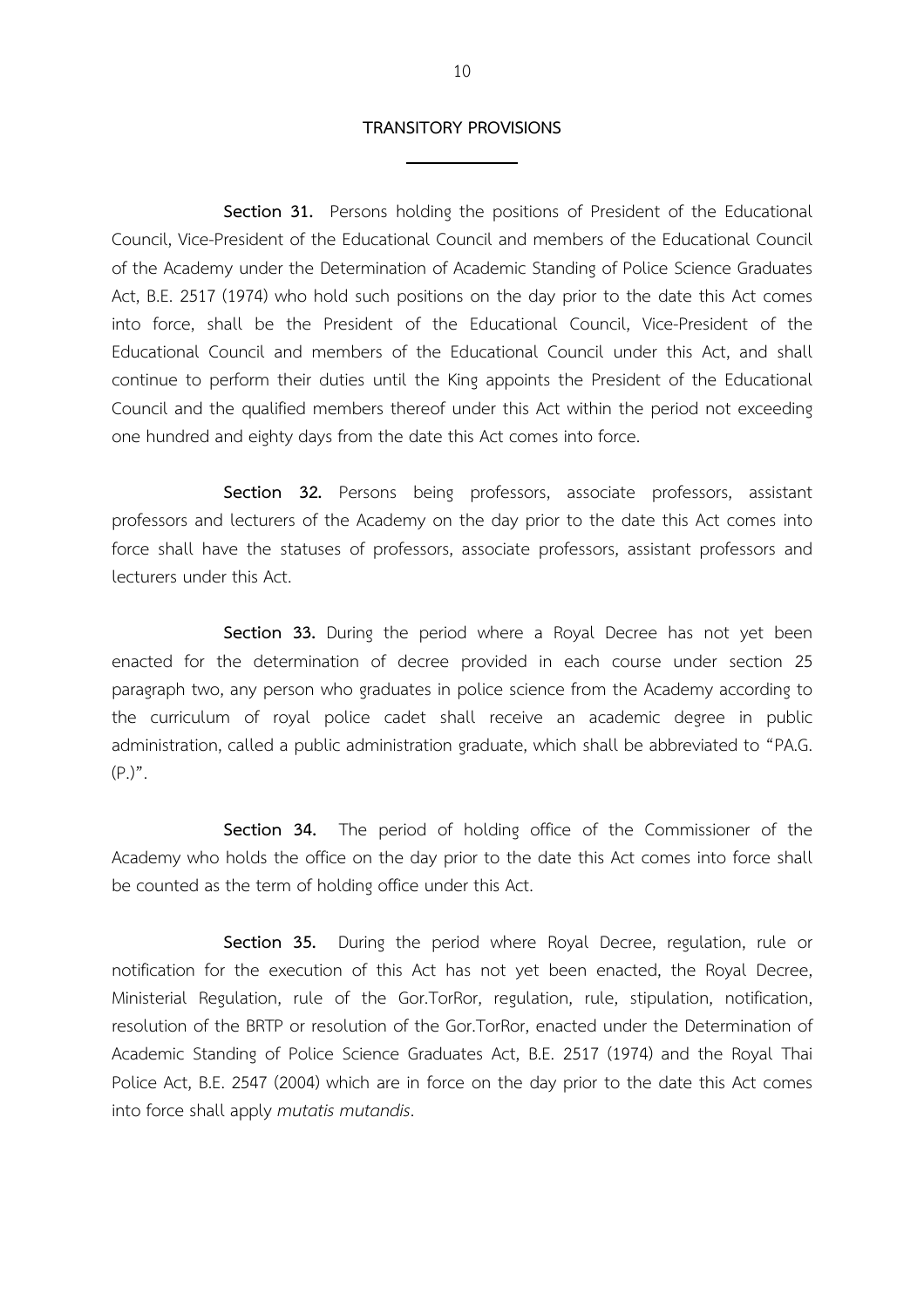The enactment of Royal Decree, regulation, rule or notification under paragraph one shall be completed within a year from the date this Act comes into force.

Countersigned by General Surayud Chulanont Prime Minister